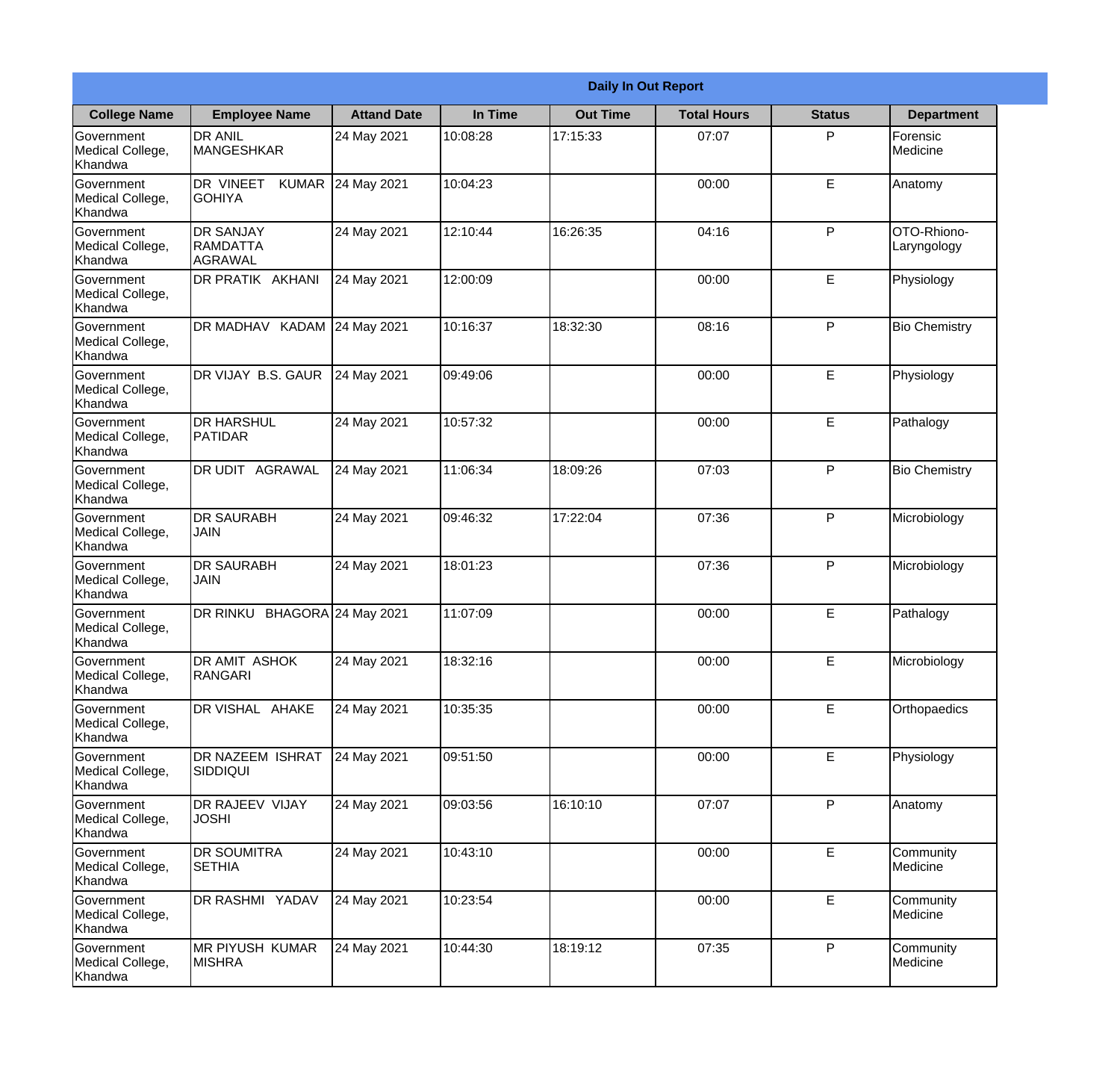| <b>Designation</b>                  | <b>Category</b>     |
|-------------------------------------|---------------------|
| Assistant Professor   Para Clinical |                     |
| Professor                           | Non Clinical        |
| Professor                           | Clinical            |
| Assistant Professor   Non Clinical  |                     |
| <b>Assistant Professor</b>          | Non Clinical        |
| Associate Professor Non Clinical    |                     |
| Assistant Professor   Para Clinical |                     |
| Associate Professor Non Clinical    |                     |
| Associate Professor Para Clinical   |                     |
| Associate Professor   Para Clinical |                     |
| Assistant Professor                 | Para Clinical       |
| Professor                           | Para Clinical       |
| <b>Assistant Professor</b>          | Clinical            |
| Professor                           | <b>Non Clinical</b> |
| <b>Assistant Professor</b>          | Non Clinical        |
| <b>Assistant Professor</b>          | Para Clinical       |
| <b>Assistant Professor</b>          | Para Clinical       |
| Statistician                        | Para Clinical       |

## **Daily In Out Report**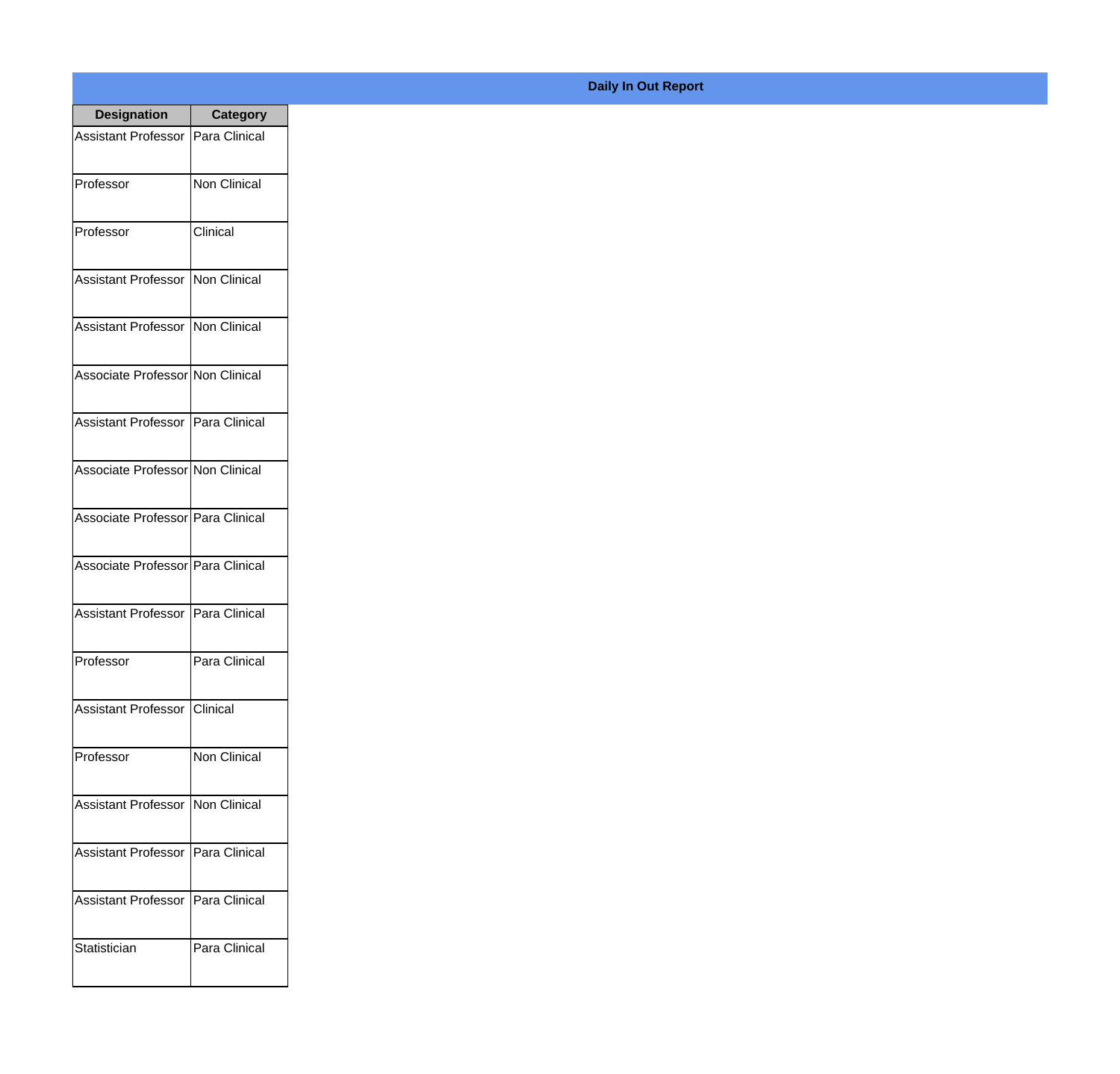|                                                  |                                                |             |          |          | <b>Daily In Out Report</b> |             |                             |
|--------------------------------------------------|------------------------------------------------|-------------|----------|----------|----------------------------|-------------|-----------------------------|
| Government<br>Medical College,<br>Khandwa        | DR PRAMILA VERMA 24 May 2021                   |             | 15:09:52 |          | 00:00                      | E           | Paediatrics                 |
| Government<br>Medical College,<br>Khandwa        | <b>DR GARIMA</b><br>AGRAWAL<br><b>VARSHNEY</b> | 24 May 2021 | 10:20:37 |          | 00:00                      | E           | Paediatrics                 |
| <b>Government</b><br>Medical College,<br>Khandwa | <b>DR SIDDHARTH</b><br><b>BANODE</b>           | 24 May 2021 | 10:10:51 | 16:12:34 | 06:02                      | P           | Pharmacology                |
| <b>Government</b><br>Medical College,<br>Khandwa | DR PRIYA KAPOOR<br>KAPOOR                      | 24 May 2021 | 15:16:40 |          | 00:00                      | E           | Pathalogy                   |
| Government<br>Medical College,<br>Khandwa        | <b>DR SAPNA</b><br><b>MAHESHRAM</b>            | 24 May 2021 | 11:26:32 |          | 00:00                      | E           | Community<br>Medicine       |
| Government<br>Medical College,<br>Khandwa        | <b>DR RAKESH SINGH</b><br><b>HAZARI</b>        | 24 May 2021 | 16:56:13 |          | 00:00                      | E           | Pathalogy                   |
| <b>Government</b><br>Medical College,<br>Khandwa | <b>DR NISHA</b><br>KAITHWAS                    | 24 May 2021 | 10:34:08 | 13:42:17 | 03:08                      | P           | Psychiatry                  |
| Government<br>Medical College,<br>Khandwa        | DR SHAIKH M.KHALIQ 24 May 2021                 |             | 12:07:17 |          | 00:00                      | E           | <b>Bio Chemistry</b>        |
| Government<br>Medical College,<br>Khandwa        | <b>DR ASHOK</b><br><b>BHAUSAHEB NAJAN</b>      | 24 May 2021 | 10:29:52 | 18:32:22 | 08:03                      | P           | Forensic<br>Medicine        |
| Government<br>Medical College,<br>Khandwa        | <b>DR PRIYESH</b><br><b>MARSKOLE</b>           | 24 May 2021 | 11:16:56 | 11:17:46 | 00:01                      | P           | Community<br>Medicine       |
| <b>Government</b><br>Medical College,<br>Khandwa | <b>DR PRIYESH</b><br><b>MARSKOLE</b>           | 24 May 2021 | 13:26:52 |          | 00:01                      | P           | Community<br>Medicine       |
| Government<br>Medical College,<br>Khandwa        | <b>DR SANGEETA</b><br><b>CHINCHOLE</b>         | 24 May 2021 | 10:26:16 |          | 00:00                      | E           | Physiology                  |
| Government<br>Medical College,<br>Khandwa        | DR NISHA MANDLOI<br><b>PANWAR</b>              | 24 May 2021 | 09:54:18 | 16:13:07 | 06:19                      | P           | Obstetrics &<br>Gynaecology |
| Government<br>Medical College,<br>Khandwa        | <b>DR SATISH</b><br><b>CHANDEL</b>             | 24 May 2021 | 11:34:26 |          | 00:00                      | E.          | Pharmacology                |
| Government<br>Medical College,<br>Khandwa        | <b>DR MUKTESHWARI</b><br><b>GUPTA</b>          | 24 May 2021 | 10:13:09 | 17:51:15 | 07:38                      | P           | Pharmacology                |
| Government<br>Medical College,<br>Khandwa        | DR PURTI AGARWAL<br>SAINI                      | 24 May 2021 | 11:06:59 |          | 00:00                      | E           | Pathalogy                   |
| Government<br>Medical College,<br>Khandwa        | DR YASHPAL RAY                                 | 24 May 2021 | 12:05:16 |          | 00:00                      | $\mathsf E$ | Anatomy                     |